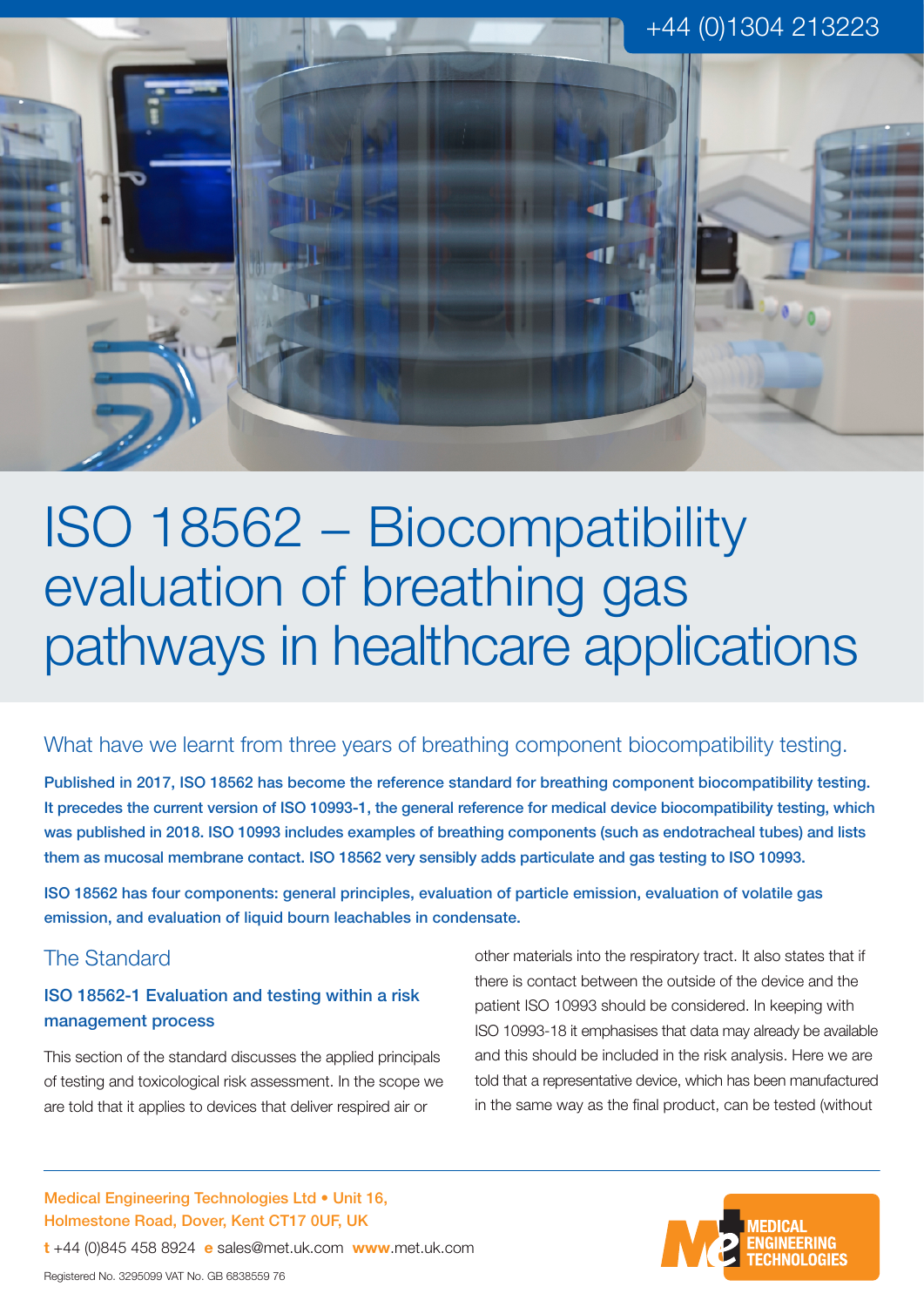subsequent changes). If risk analysis shows that it has the same toxicological hazard. The Biological Evaluation Plan should then be formulated to decide which testing (if any) is required. A re-evaluation is required if processing, materials, handling or purpose change.

#### **Toxicological Risk Assessment**

Clause 6 contains information on calculating the dosage of VOCs given to a patient during use. It has five categories which are related to breathing volumes:

- **1.** Short term use use the actual gas flow in calculations.
- **2.** Neonate default inspired volume 0.21m<sup>3</sup> per day (according to ISO 10562-1).
- **3.** Infant default inspired volume 2.0m<sup>3</sup> per day.
- **4.** Paediatric default inspired volume 5.0m<sup>3</sup> per day.
- **5.** Adult default inspired volume 20m3 per day.

These volumes can be used to calculate the inspired dose delivered from the µg per litre figure measured by the test laboratory.

This clause along with clause 7 looks into the toxicological risks posed by any VOCs and leachates found to be entering the patient. It is stated that materials should be assessed according to the individual toxicity data. If no inhalation toxicity data exists there is the possibility to use standard 'Thresholds of Toxicological Concern' according to patient mass and duration of contact.

If the volume of condensate entering a patient is unknown there is an allowance for a volume of 1ml per day to be used in the calculations.

#### **Sample Numbers**

The standard does not specify the number of samples that should be tested. In traditional biocompatibility testing ISO 10993-12 defines sample requirement by surface area (or mass) and it is not concerned with the number of products used. This applies to section four of ISO 18562, the leachables. However, there is no guidance for particles and gases.

It is relatively simple to test multiple samples of 'mass produced' components for short term use. For long term use ventilators the availability of samples can be very limited and the testing protracted (up to 30 days). To make matters worse samples may be bulky making testing multiple samples for VOCs expensive. For the full duration of sampling each test

unit must be housed in its own temperature controlled test chamber to avoid cross contamination.

The use of representative samples is allowed. This can mean a preproduction sample for a complicated product such as a ventilator. Smaller components are generally tested in the final format and from their distribution packaging.

To date we have tested single use components at a sample size of 3 and as single sample of a ventilator. We expect there to be pressure for these numbers to rise.

## **ISO 18562-2 Evaluation of breathing gas pathways, particulate emission.**

The standard gives a choice of test methods for capturing particles. This can be done gravimetrically by filtering the air on a 0.2 µm filter. All particles emitted over 24 hours, above this size will be counted. The second method is a particle counter which syphons off a small part of the airflow.

The test is normally carried out at the maximum recommended flow rate for the product. This is intended to dislodge particles, forming a worst-case test. There is scope for the use of an expansion chamber to help with the syphoning process.

Both methods have their strengths and weaknesses.

The filtration method lends itself well to longer term and higher flow monitoring as multiple filters can be used in parallel to increase the airflow. The weakness is in obtaining accurate measurements for tiny masses of particles. This method also captures all particles greater than 0.2 microns in size. The standard states that it gives methods for quantifying particle between 0.2 and 10 microns, but also infers that other sizes should be included in a risk analysis. So, whilst one 20 micron particle could outweigh many 0.2 micron particles registering its presence is helpful.

Because the particle counter method syphons off a fraction of the airflow it cannot be certain that a representative sample has been taken. Also, many laboratories previously stocked counters which have a minimum particle size of 0.25 microns and are hence these are incorrectly used. The counters are generally not designed for continuous use and careful selection is required to ensure that the full reading over 24 hours is obtained.

An expansion chamber can be added to the system if very high flow rates over a short time are required. This can be

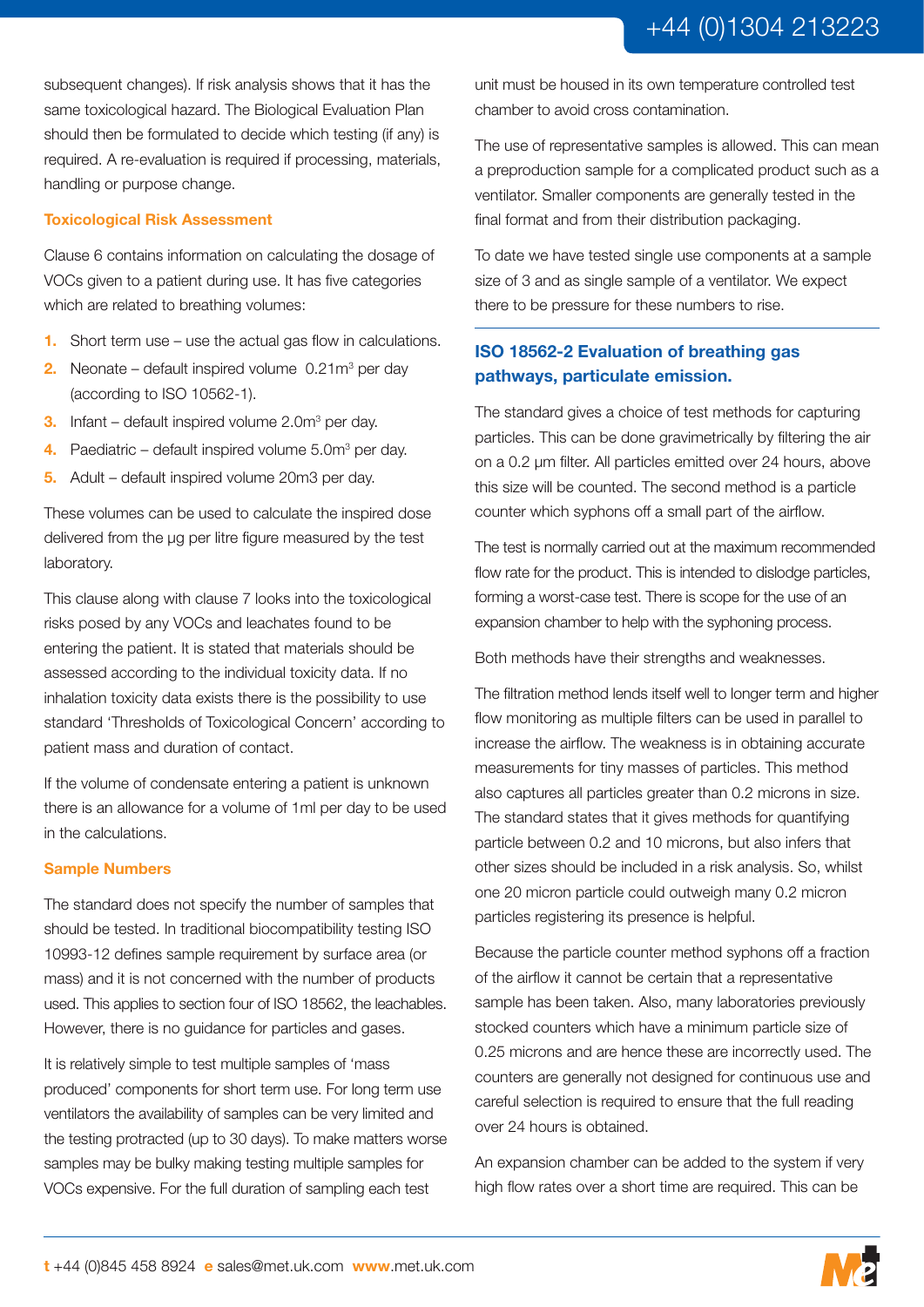also used to simulate a cough or sudden inspiration.

For both methods measures must be taken to minimise and subtract the background particle count. The test should be conducted with an air supply filtered at 0.1 micron or less and it should be very dry.

#### **ISO 18562-3 Evaluation of breathing gas pathways, VOC emissions.**

Volatile Organic Compound emissions testing is normally carried at the device's minimum flow rate to allow time for diffusion of emitted vapours into the airflow. It is also often carried out at elevated temperature further increase volatisation. The VOCs are materials that become gases below 260°C.

The test is normally carried out at the minimum recommended flow rate for the product. This is intended to allow time for gases to diffuse into the airflow at the maximum concentration.

For short term devices measurements are made after; 30 minutes, 60 minutes and 24 hours.

The results for 30 and 60 minutes are included to allow an assessment of the rate of decay in emission production.

For long term devices measurements are made after; 30 minutes, 60 minutes and 24 hours. Subsequent readings are taken according to the results, usually at 48 hours, and then approximately every 3 days (to a maximum of 30 days) until the emission level falls below 40µg per day.

There are several options for collecting the emitted VOCs. Primarily the standard highlights thermal desorption (TD) systems. Alternatives include activated carbon filters. ISO 16000-6 is referenced.

Similarly, to the particle counter method the thermal desorption system has the disadvantage that it samples only a small portion of the airflow. This decreases sensitivity. Gas mixing is likely to be complete so a lack of homogeneity should not be a problem in capture. Captured gases are subsequently released for analysis. In this phase of the test a lack of homogeneity can be a problem and quite complicated release and recapture mechanisms can be required to ensure that low boiling point gases are accurately measured.

Apart from the method of adsorbing the released gas for later analysis there is very little overlap between ISO 16000-6 and ISO 18562. The sampling of gas is external to the test

item in the environmental standard and internal gases are sampled in the biocompatibility standard. Also the test temperatures are different. For the breathing component testing the device under test should be chambered at its maximum recommended temperature of use. This ensures that the worst case VOC release is assessed.

The absorbed gas is then desorbed and analysed by gas chromatography mass spectrometry (GC-MS). This technique is ultra sensitive and can detect ppb levels or less.

Once the chemical analysis data is available it goes on into a toxicological risk assessment.

The test system at Medical Engineering Technologies includes negative and positive controls.

The positive control consists of a mixture of 12 possible VOCs at known concentrations. The information from these controls is used to identify the system efficiencies, limit of detection (LOD) and limit of quantification (LOQ).

#### **Inorganic Gases**

Some environmental standards for respired air contain limits for the abundance of certain very low boiling point inorganic gases. Some of these gases can react with VOCs to produce irritants. Specifically, measurements of carbon dioxide, carbon monoxide and ozone concentrations are required in the USA.

## **ISO 18562-4 Biocompatibility evaluation of breathing gas pathway, Tests for leachables in condensate**

Section 4 of the standard only comes into play if there is a liquid path from the gas pathway into the patient. This can occur if there is two way breathing and condensates from exhaled air can flow into the patient. The other circumstance is if water is introduced into the system through nebulisation or humidification. In these cases chemical and biological testing is required (ISO 18562 does not allow chemical analysis to replace the biological testing, in contrast to ISO 10993-1: 2020). The sample requirement follows ISO 10993- 12 with aqueous only extract for the chemical analysis. It is possible that some nebulised drugs will be aliphatic. This circumstance is covered by the biological testing.

Chemical testing includes analysis for metals and organic compounds.